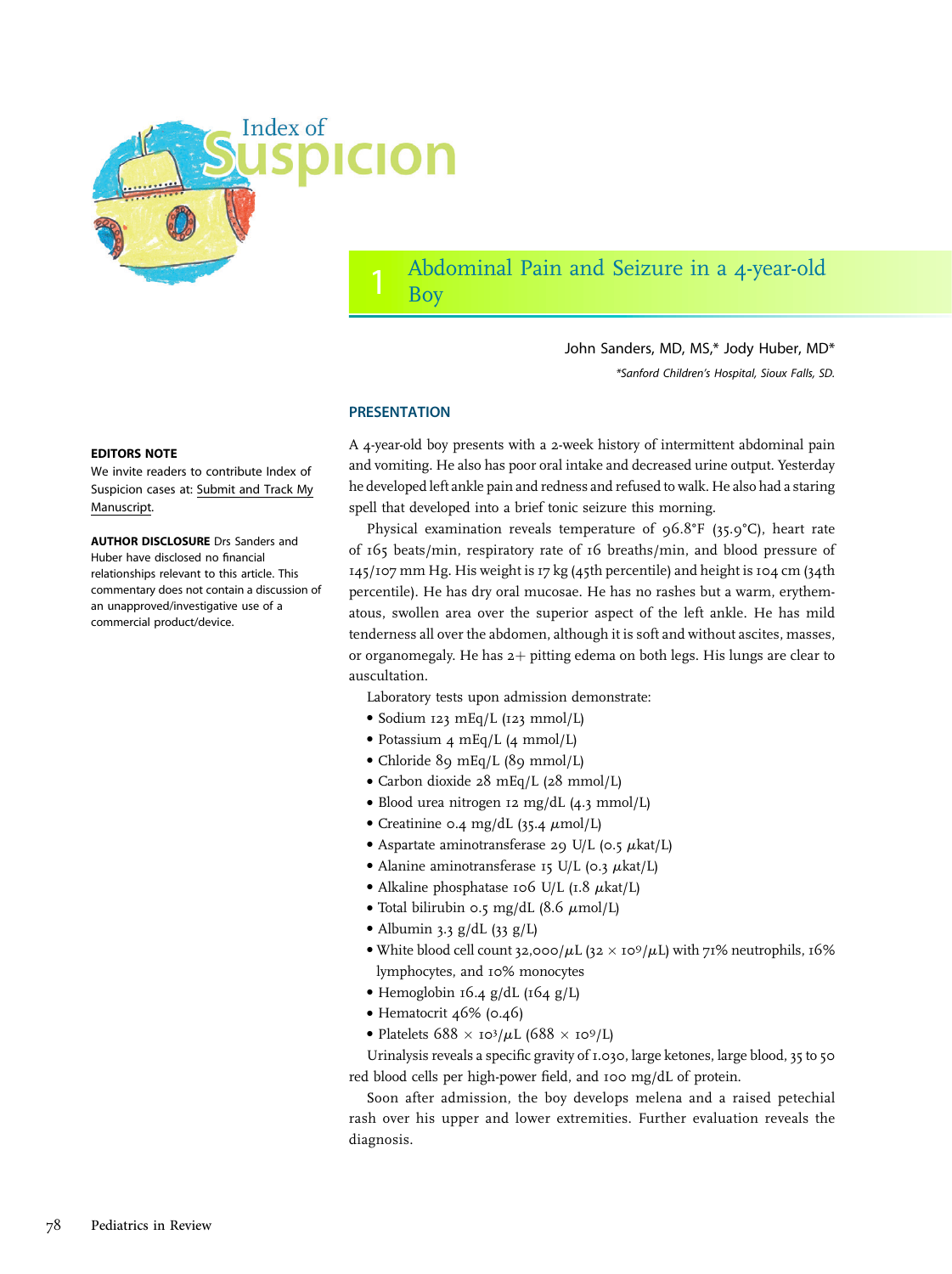# **DISCUSSION**

The differential diagnoses included an evolving nephrotic syndrome and glomerulonephritis. After hospitalization, a urine protein-creatinine ratio of 7.3 was reported. A renal biopsy revealed mesangial and segmental endocapillary hypercellularity with positive immunoglobulin (Ig)A, C3, and kappa and lambda light chains (Fig 1), consistent with proliferative and necrotizing IgA nephropathy. The clinical manifestations and biopsy results led to the diagnosis of Henoch-Schönlein purpura (HSP).

The boy had a complicated hospital course. Due to the melena and severe abdominal pain, abdominal ultrasonography was obtained, which was concerning for an intestinal wall hematoma leading to bowel obstruction. He was taken to the operating room and found to have significant hemorrhagic and edematous bowel with multiple intramural hematomas but no bowel ischemia or necrosis (Fig 2). Following surgery, he developed pulmonary hemorrhage that required high-frequency oscillatory ventilation. Subsequently he developed significant intermittent bradycardia with a heart rate in the thirties and significant sinus pauses on telemetry. This was consistent with conduction delay, which improved with immunosuppressive therapy. Echocardiography showed normal coronary anatomy and cardiac function. He had no further seizures, although electroencephalography (EEG) revealed focal, left-sided abnormality, but findings on brain magnetic resonance imaging (MRI) were normal. Focal abnormalities on his EEG suggested that his seizure was likely due to central nervous system vasculitis exacerbated by hyponatremia. This was an unusual case of HSP, with the patient demonstrating severe, multiorgan involvement related to systemic vasculitis.

#### The Condition

HSP is the most common vasculitis in children and is typically a self-limited disease. The estimated annual incidence is 20 per 100,000 in children younger than age 17 years. HSP most commonly affects children 4 to 6 years of

Figure 1. Renal biopsy showing endocapillary hypercellularity with deposition of immunoglobulin A.



Figure 2. Surgery revealed a large intramural hematoma in the small intestine.

age, with the incidence peaking in the winter and spring. Caucasian males are more commonly affected.

HSP is an IgA-mediated small-vessel vasculitis that commonly presents as lower-extremity purpura, arthritis, abdominal pain, and renal disease (glomerulonephritis). IgA immune complexes consisting of antigens bound to IgA deposit in small vessels. HSP has been postulated to be triggered by infections, vaccinations, or medications, although the exact cause is uncertain. Diagnostic criteria developed by the EULAR/PRINTO/PReS task force in 2010 include petechiae/purpura plus one of the following four criteria: arthritis/arthralgias, abdominal pain, histopathology demonstrating IgA deposition, or renal involvement in the form of nephritis or nephrotic syndrome.

Gastrointestinal involvement is very common in HSP, affecting approximately two thirds of patients. Severe intraabdominal complications are less common; intussusception is the most frequent. Abdominal pain can be severe enough to warrant exploratory laparotomy, as occurred with this patient.

Neurologic symptoms are less frequent in HSP, occurring in 1% to 8% of children. Symptoms include headache, seizures, cranial nerve deficits, hemiplegia, and encephalopathy. Posterior reversible encephalopathy syndrome is likely due to hypertension. HSP vasculitis is very difficult to diagnose by imaging because it typically involves small vessels; magnetic resonance angiography (MRA), MRI, and singlephoton emission computed tomography (SPECT) imaging may be helpful.